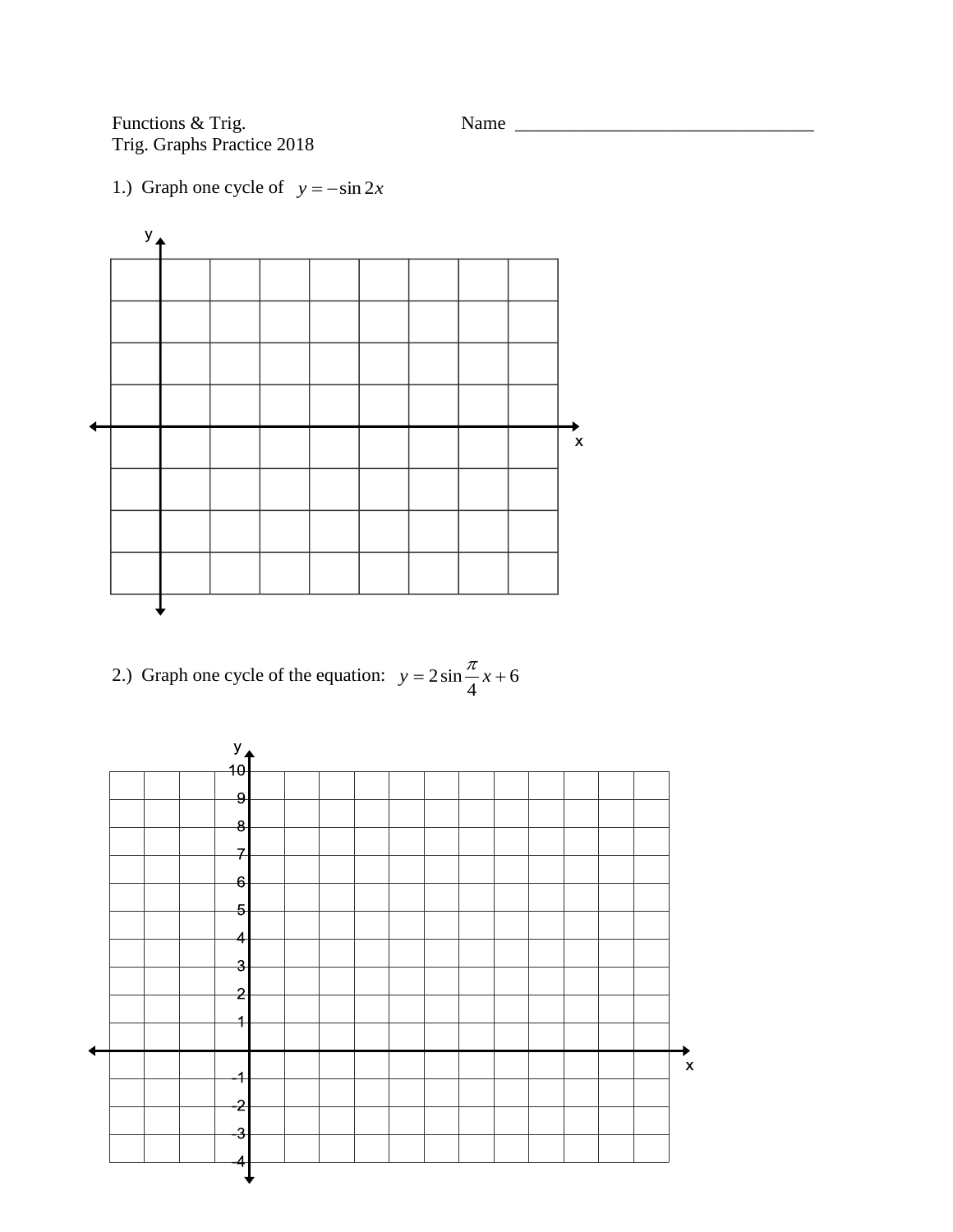3.) Graph the equation:  $y = 3\sin(2x) + 1$  over the domain  $[0, 2\pi]$ 



4.) Graph one cycle of the equation:  $y = -\cos \frac{1}{x}x$ 2  $=-\cos\frac{1}{2}$ 

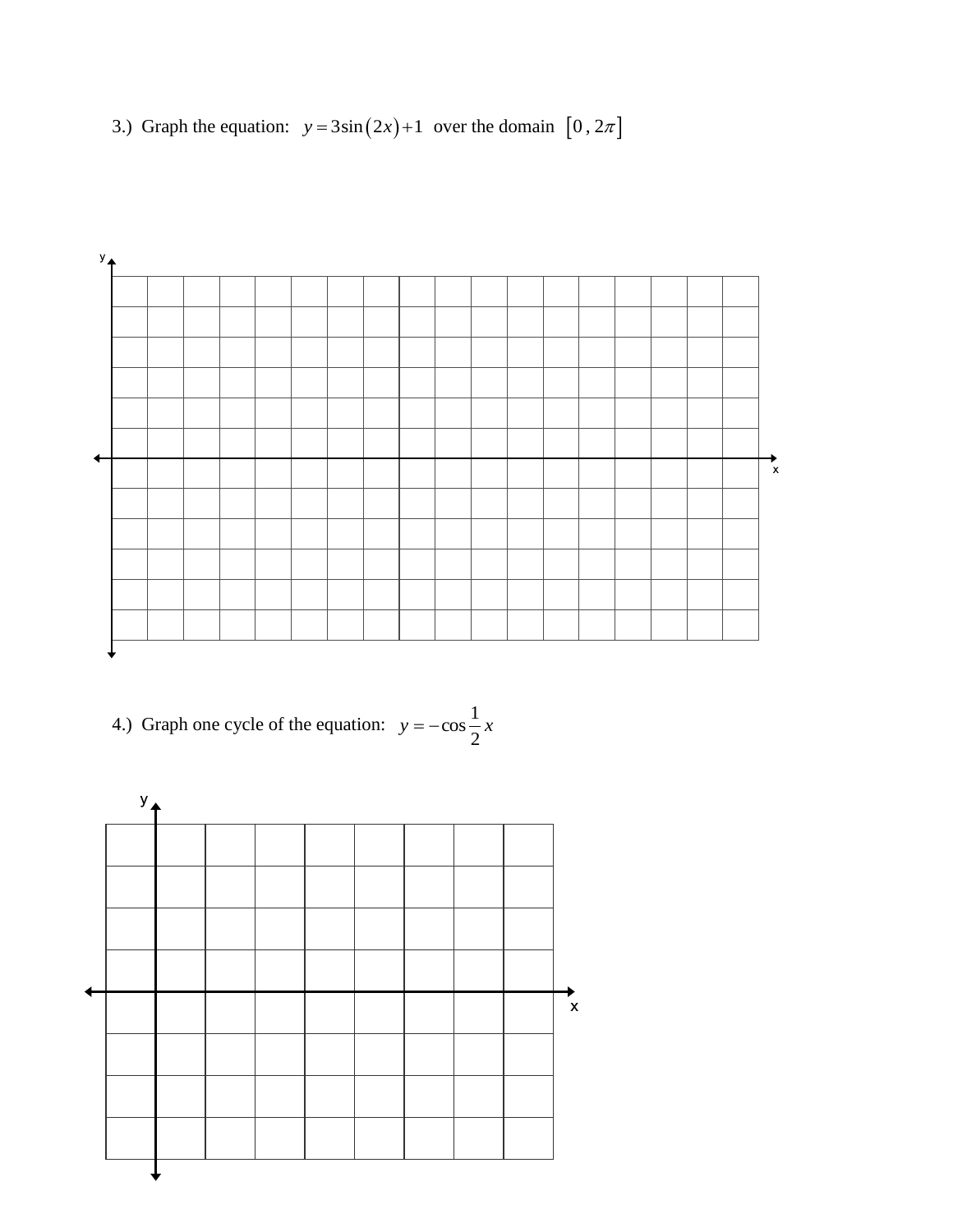5.) What is the period of the graph of  $y = -5\sin\left(\frac{1}{2}x\right) - 4$ 3  $y = -5\sin\left(\frac{1}{3}x\right) - 4$  ?

(a) 
$$
\frac{2\pi}{3}
$$
 (b)  $-\frac{2\pi}{5}$  (c)  $6\pi$  (d) 4

6.) Write an equation for the graph of the trigonometric function shown below.



- 7.) Which statement is true about the graph of  $f(x) = 2\sin(4x) + 3$
- (a) The midline is  $y = 4$ . (b) The midline is  $y = 2$ .
- (c) The midline is  $y = 3$ . 1 2 .